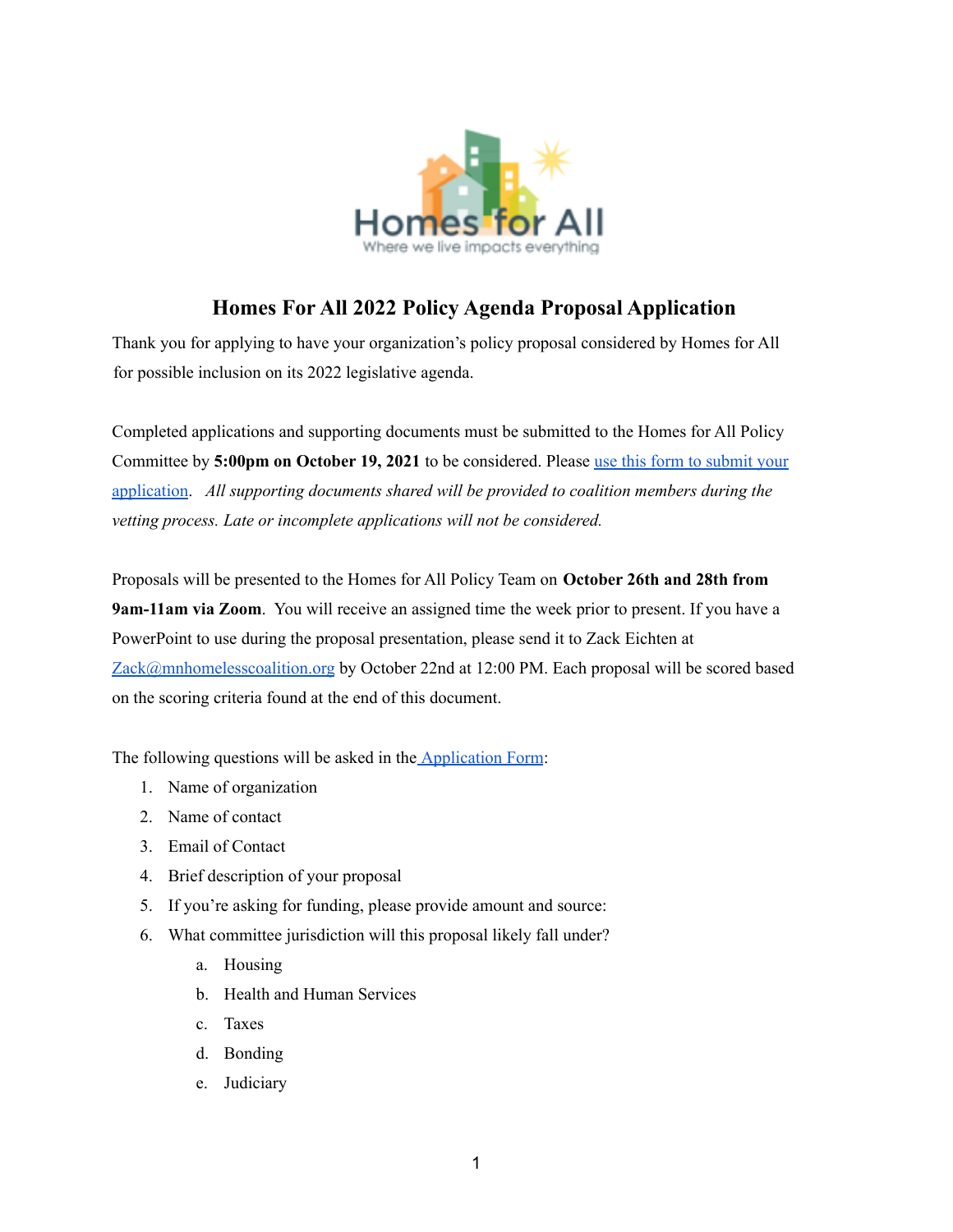- f. Other
- 7. How does this proposal address existing gaps in the housing continuum? (Choose one)
	- a. A new program with the goal of achieving something not already achieved through an existing program
	- b. Funding increase for an existing program
	- c. Modification of an existing program to either achieve something new or improves outcomes for people
	- d. Changes state policy to achieve equitable access, greater stability, and/or fairer treatment of a poorly-served population.
- 8. Please expand on how your proposal meets the need of this existing gap:
- 9. How will different racial and ethnic groups likely be impacted by this policy proposal?
- 10. How have the communities most impacted been authentically engaged, involved in decision making, and represented in the development of this proposal?
- 11. Which part of the housing continuum will this proposal serve?
- 12. How does this proposal meet a critical or emergency need?
- 13. Homes for All has adopted policy buckets to ensure we work toward long term policy outcomes. Which of the following buckets does your proposal best fit in? (For more information and examples of each bucket, please refer to the following page of this application)
	- a. Preserve the homes we have
	- b. Build more, especially for the lowest income households
	- c. Housing Stability and Anti-Displacement
	- d. Equitable Access and Fair Treatment
	- e. Wealth Building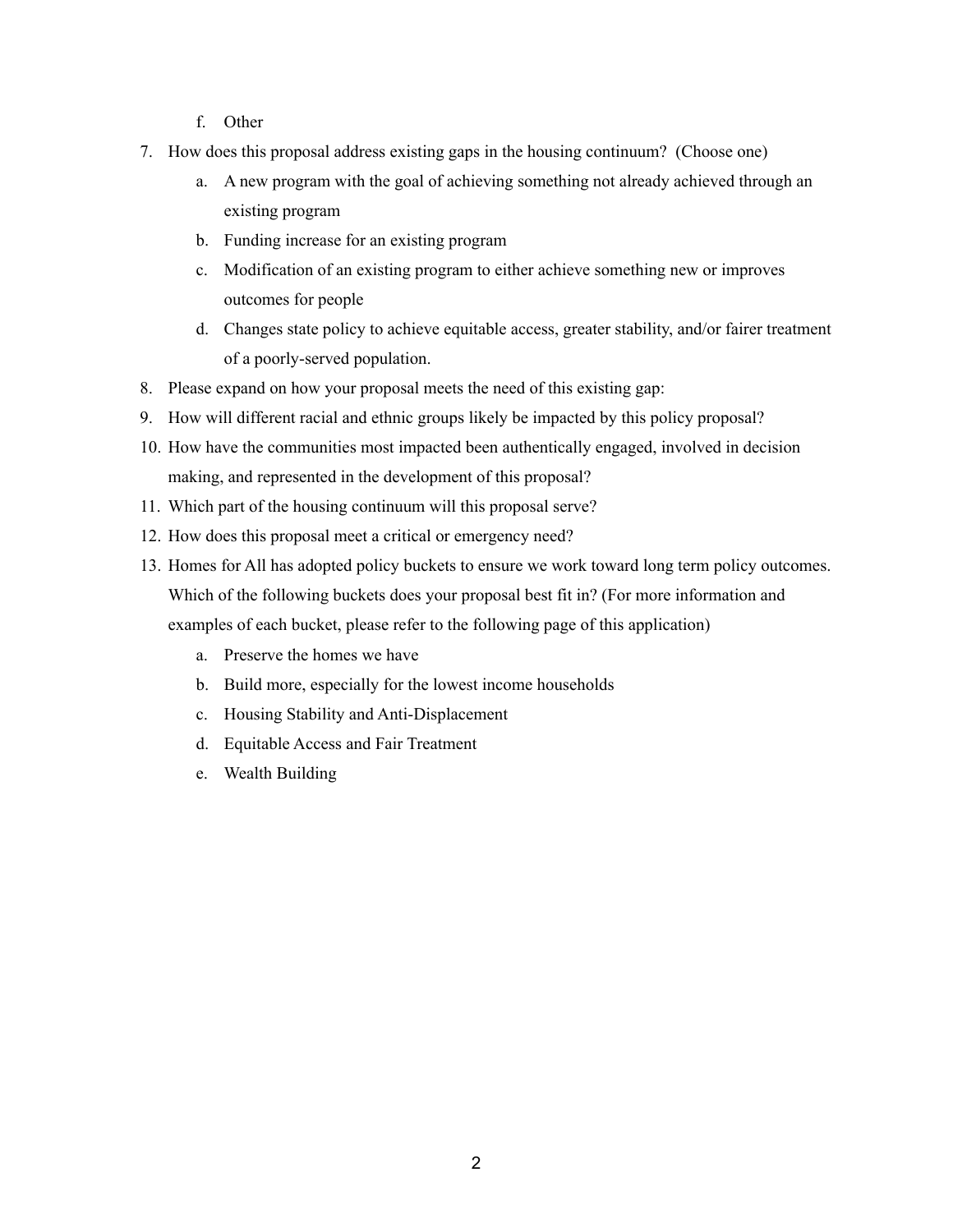## **Homes for All Policy Buckets For the 2022 Legislative Session**

**Buckets** are to provide a framework for the policy agenda setting process. Each bucket is to be responsive to emergent needs in the community and viable opportunities for success.

#### **Build more,** *especially for the lowest income households*

Examples include:

- Build more shelter
- Build more permanent housing including apartments, townhomes, condos, tiny homes, manufactured, single family homes
- Increase Missing middle (i.e duplexes, triplexes and fourplexes)
- Build housing to increase homeownership opportunities

### **Equitable access and fair treatment**

Examples include:

- Quality of housing (i.e. lead safe, up to code, energy efficient)
- Dignified fair balance of power  $b/w$  landlord and tenant
- Anti-discriminatory policies to access of housing or capital to access housing
- $\bullet$  Shelter bill of rights
- Housing that promotes self-governance

## **Housing Stability/Anti-displacement**

Examples include:

- Eviction prevention
- Anti-displacement
- Cost burden support measures that decrease cost burden and oppose measures that would increase cost burden
- Rental assistance
- Foreclosure prevention
- Housing supports to support those who need additional services
- Temporary housing for those experiencing homelessness
- Improve housing safety through rehab and mitigation of home health risks

### **Preserve the homes we have**

Examples include:

- NOAH reinvestment
- Rent caps/stabilization/control
- Conversion from rental/manufactured to resident owned
- Rehab, lead and other home health risk mitigation, and energy efficiency to preserve affordable homeownership opportunities
- Tenants' requests for repairs are made in a timely manner and actually fix the problem

### **Wealth building**

Examples include:

- Homeownership
- Programs to help renters invest savings (assuming their affordable housing is actually affordable).
- Conversion from rental to resident owned and other ownership conversation models